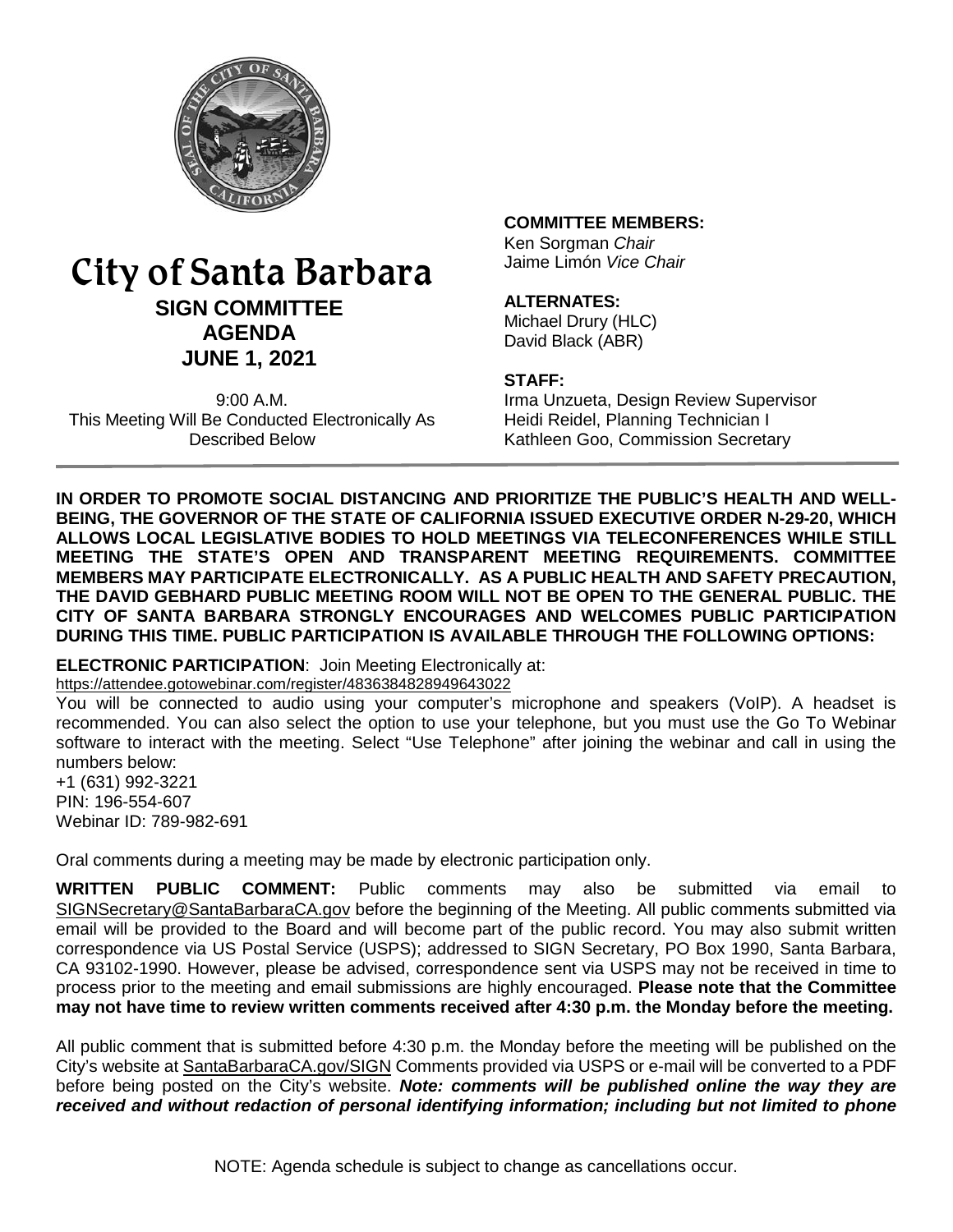#### *number, home address, and email address. Only submit information that you wish to make available publicly.*

**PUBLIC COMMENT:** Public comment on matters not listed on the agenda will occur at the beginning of the meeting. Members of the public wishing to speak must "raise their hand" in the GoToWebinar platform by selecting the virtual hand icon, which is generally located on most devices in the upper right hand corner of the screen. When persons are called on to speak, their microphone will be activated and they will be notified to begin speaking. Each speaker will be given a total of 2 minutes to address the Committee. Pooling of time is not allowed during general public comment. The time allotted for general public comment at the beginning of the meeting is 30 minutes. The Committee, upon majority vote, may decline to hear a speaker on the grounds that the subject matter is beyond the Committee's subject matter jurisdiction.

**PUBLIC COMMENT ON AGENDIZED ITEMS:** Members of the public wishing to speak on a matter on the agenda must "raise their hand" in the GoToWebinar platform by selecting the virtual hand icon during the presentation of that item. The "raise hand" icon is generally located on most devices in the upper right hand corner of the screen. When persons are called on to speak, their microphone will be activated and they will be notified to begin speaking. Each speaker will be given a total of 2 minutes to address the Committee. Pooling of time is not permitted during meetings conducted electronically.

If you want to be listed as an interested party on an item you have the following options available to submit a request: 1. Submit an e-mail request to [SIGNSecretary@SantaBarbaraCA.gov,](mailto:SIGNSecretary@SantaBarbaraCA.gov) 2. Call the SIGN Secretary at (805) 564-5470, ext. 4577, or 3. Submit a written request via US Postal Service (USPS); addressed to SIGN Secretary, PO Box 1990, Santa Barbara, CA 93102-1990. **You will need to provide your Name, Email Address, Mailing Address, and the project number (PLN) you want to be added to.**

**AGENDAS, MINUTES, REPORTS, & PUBLIC RECORD WRITINGS:** Documents relating to agenda items are available for review online at [SantaBarbaraCA.gov/SIGN.](http://www.santabarbaraca.gov/SIGN) If you have any questions about the posted documents, contact Heidi Reidel, Planning Technician I, at (805) 564-5470, ext. 4572 or email [HReidel@SantaBarbaraCA.gov.](mailto:HReidel@SantaBarbaraCA.gov) You may contact City Planning staff at (805) 564-5470 for general questions about the status of a case.

**PUBLIC HEARING PROCEDURE:** The following review steps explain the sequence that all projects must undergo during a public hearing: 1. Introduction by the Chair; 2. Staff Comments (optional); 3. Applicant Presentation; 4. Public Comment (if any); 5. Questions from the Committee/Commission; 6. Comments from the Committee/Commission; 7. Board/Commission Discussion; and 8. Board/Commission Action.

**AMERICANS WITH DISABILITIES ACT:** If you services or staff assistance to attend or participate in this meeting, contact the SIGN Secretary at (805) 564-5470, ext. 4577. If possible, notification at least 48 hours prior to the meeting will usually enable the City to make reasonable arrangements. Specialized services, such as sign language interpretation or documents in Braille, may require additional lead time to arrange.

**APPEALS:** Decisions of the Sign Committee may be referred or appealed to the Architectural Board of Review (ABR) or the Historic Landmarks Commission (HLC). Subsequent decisions of the ABR or HLC may be appealed to City Council. For further information and guidelines on how to appeal a decision to ABR or HLC, please contact the Planning staff at (805) 564-5578 as soon as possible. **Appeals and associated fee must be submitted in writing,** *via email t[o PlanningCounter@SantaBarbaraCA.gov](mailto:PlanningCounter@SantaBarbaraCA.gov) and by first class mail postage prepaid* **within 10 calendar days of the meeting that the SHO took action or rendered a decision. Appeals and associated fee post marked after the 10th calendar day will not be accepted.** 

**NOTE TO INTERESTED PARTIES:** Only those persons who participate through public comment either orally or in writing on an item on this Agenda have standing to appeal the decision. Grounds for appeal are limited to those issues raised either orally or in written correspondence delivered to the review body at, or prior to, the public hearing.

**STATE POLITICAL REFORM ACT SOLE PROPRIETOR ADVISORY:** State law, in certain circumstances, allows an architect, engineer, or a person in a related profession who is a "sole practitioner" to make informational presentation of drawings or submissions of an architectural, engineering, or similar nature to the same Board on which he or she is seated, if the practitioner does not advocate for the project.